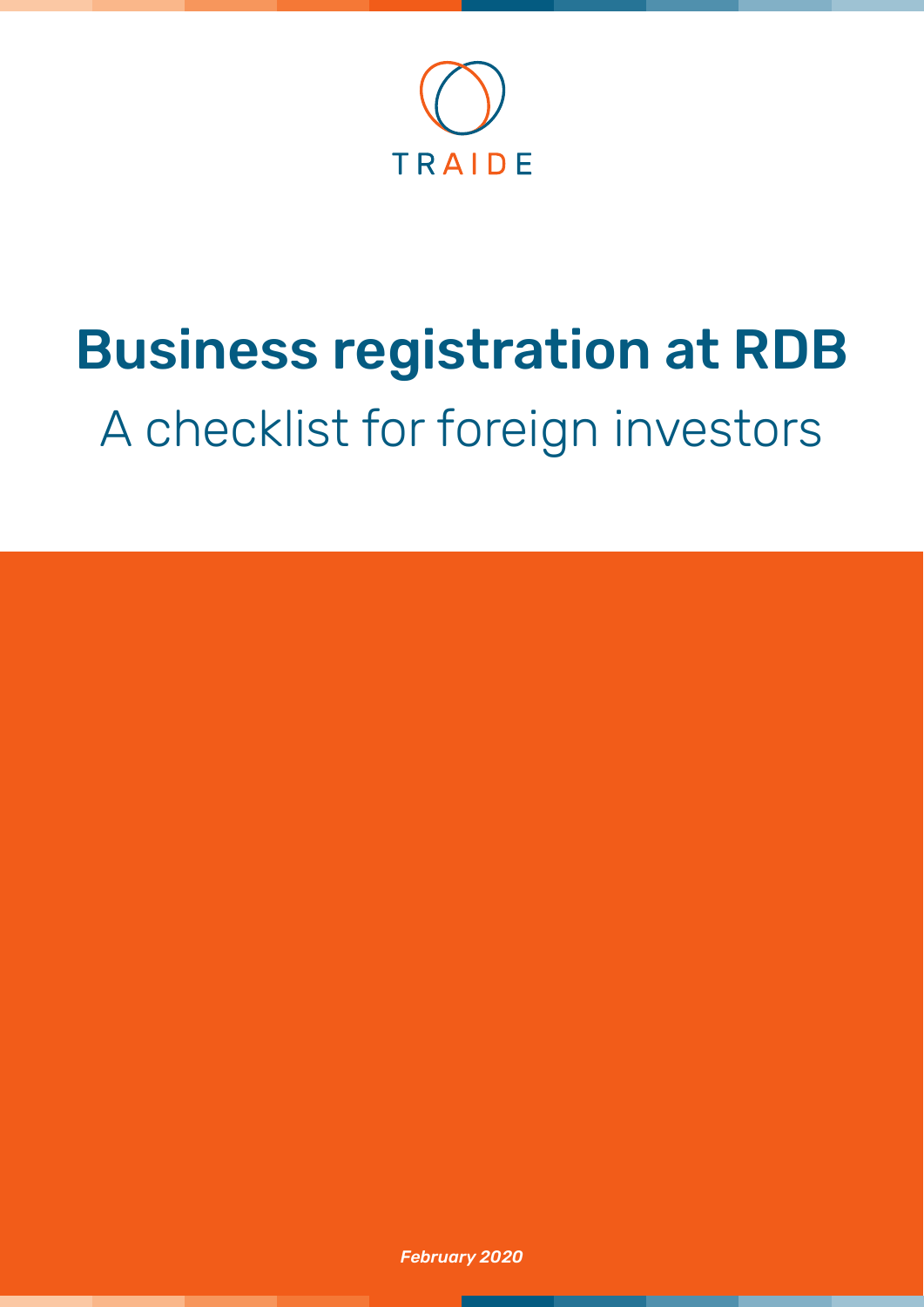

## Contents

| 1   INTRODUCTION                                     | 3  |
|------------------------------------------------------|----|
| 2   WHAT TO CONSIDER PRIOR TO BUSINESS REGISTRATION? | 4  |
| 3   HOW TO REGISTER A BUSINESS AT RDB?               | 5. |
| 4   WHAT HAPPENS AFTER BUSINESS REGISTRATION?        | 6  |
| 5   WHY AND HOW TO REGISTER AN INVESTMENT?           | 7  |
| 6   HOW TO APPLY FOR A RESIDENT/WORK PERMIT?         | 8  |

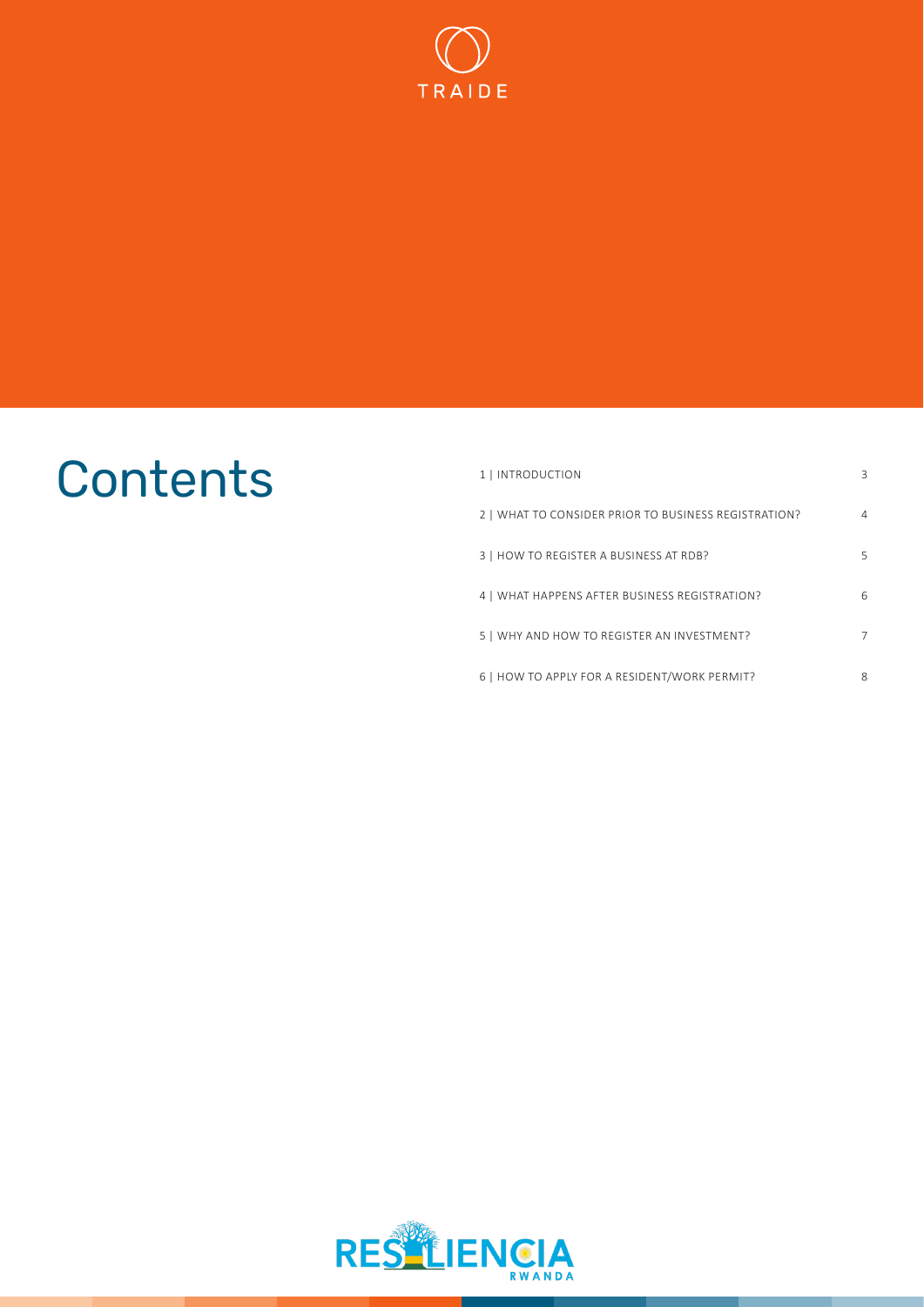

## 1 | Introduction

<span id="page-2-0"></span>This report aims to prepare foreign entrepreneurs who consider investing in Rwanda or opening a business. Many foreign investors are aware of the role of Rwanda Development Board (RDB); an organization with the mandate to promote and support local and foreign businesses operating in Rwanda. Moreover, RDB seeks to build bridges between the private and public sector. This report presents and explains to the Dutch or other foreign investors to do prior and upon arrival at RDB for business registration. Moreover, the report will explain which support is offered by RDB and outline yearly requirements for businesses registered in Rwanda.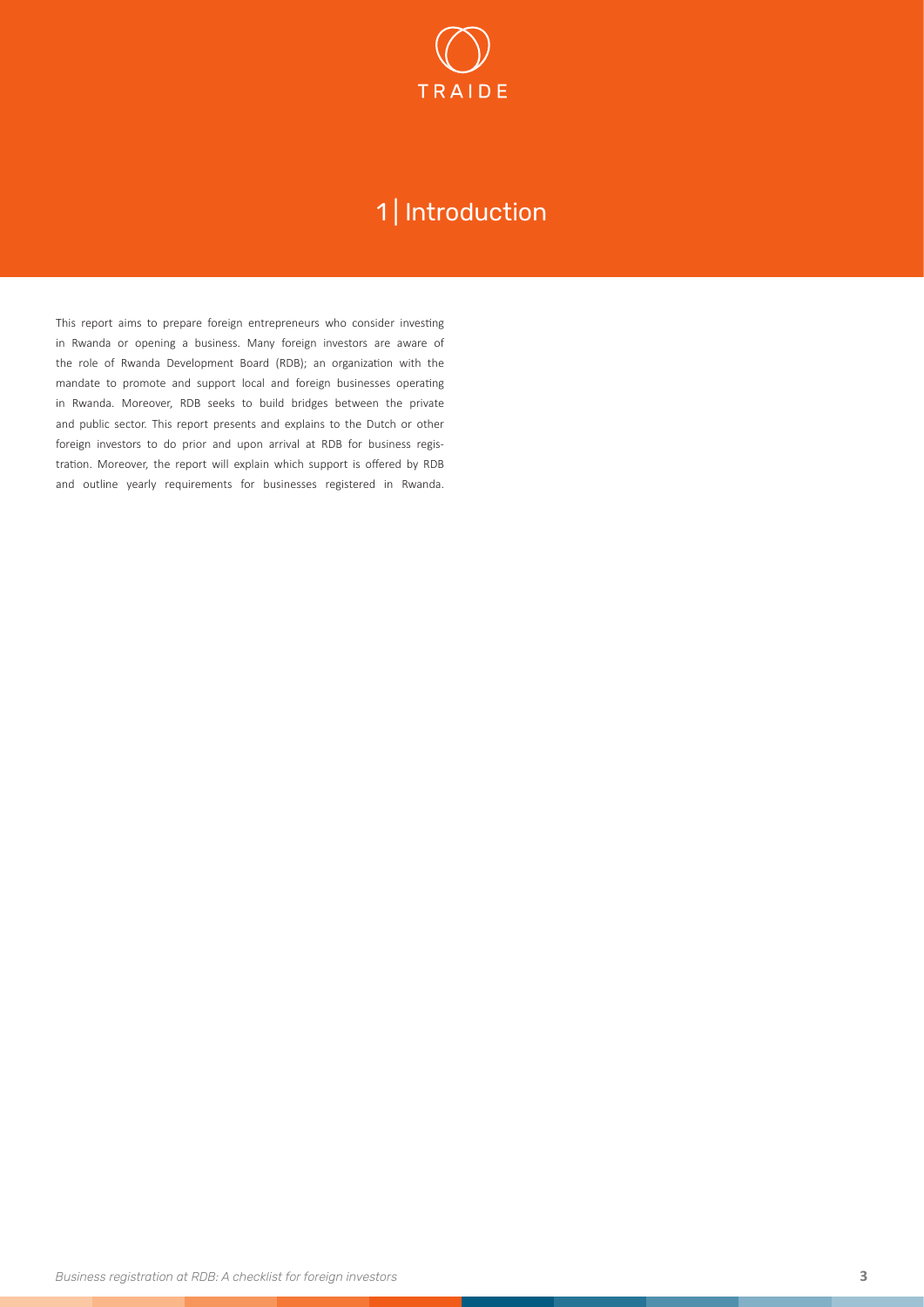

## <span id="page-3-0"></span>2 | What to consider prior to business registration?

Before going to RDB to register a business please consider the following:

#### 1. TYPE OF COMPANY

There are three categories of businesses which can be registered at RDB: individual enterprises, domestic companies and foreign companies. Owners of individual enterprises are personally accountable and operate under their own name rather than a separate business. By contrast, owners or shareholders of limited liability companies are not personally liable.



#### DOMESTIC COMPANY

This is a company with its headquarters in Rwanda. It may take the form of company limited by shares, company limited by guarantees, company limited by shares and guarantee or an unlimited company. After the registration at RDB, a business registration certificate is provided.



company registration

#### FOREIGN COMPANY

This category includes companies of which the headquarters are located in a foreign country and which is conducting business in Rwanda. After registration at RDB, an investor gets a certificate of foreign company registration.



#### **ENTERPRISE**

Enterprise (or individual trader) is a small business with a corporate income below ten thousand Rwandan francs (10,000 RWF) per day. If income rises above ten thousand Rwandan francs, an individual must register a 'domestic company.' After the registration, a certificate of enterprise registration is provided.

### 2. COMPANY NAME

The company name must be available and approved. RDB employees can check the availability of the name in their registry at the business registration helpdesk.

#### 3. COMPANY ADDRESS

Applicant needs to provide a local, physical address as the registered address of the company. This address is important for subsequent (obligatory) registration at the district office of the Rwanda Revenue Authority (and Rwanda Social Security Board in case one has employees).



#### 4. AMENDMENT OF COMPANY DETAILS

Amendment of company details is possible after registration but requires a notarized resolution. Such a resolution can be obtained at the RDB notary office. The company name, address, business activities, change of director or board members, share issue and share transfer can be changed at any time at shareholder's discretion. Please note that the type of company cannot be changed.



#### 5. SHAREHOLDERS, SHARES AND CAPITAL

There is no maximum number of shareholders. Shareholders can be Rwandan nationals, foreigners or legal entities. Moreover, 100% non-local shareholding is allowed. Registered share capital (unlimited) can be increased at any time after registration.



#### 6. RDB AND RRA OBLIGATIONS FOLLOWING **REGISTRATION**

Please beware that successful registration of a business at RDB equals successful registration as a tax paying entity at the Rwanda Revenue Authority (RRA). Businesses registered at RDB are automatically required to pay centralised and decentralized taxes. Also, businesses are required to file annual returns at RDB. Failure to meet these legal obligations will result in penalties.

#### **MOU**

#### 7. INCENTIVES FOR LARGE INVESTORS

Large investors are advised to negotiate investment incentives and sign a Memorandum of Understanding (MOU) with RDB prior to business and investment registration. In the MOU, they can outline and secure the specific incentives related to matters such as the number of resident permits for foreign employees and particular tax exemptions.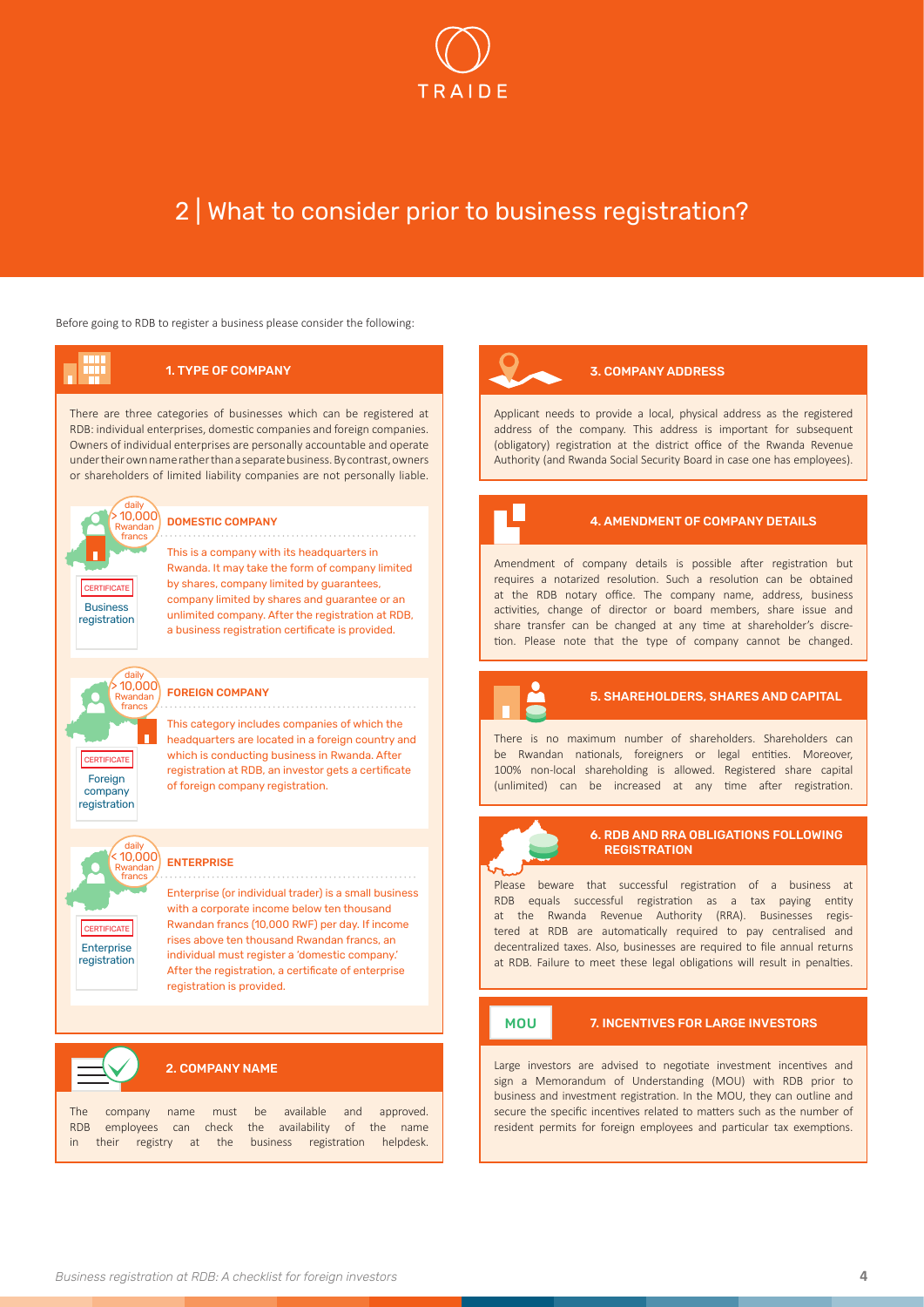

## <span id="page-4-0"></span>3 | How to register a business at RDB?

RDB has introduced mandatory online registration for businesses. Nonetheless, it is possible to get assistance from the RDB registration support team in case any difficulties arise. The support team is stationed in the first office on the left after entering the RDB building in Kigali. It is advised to arrive early for assistance because queues are usually longer in the afternoon.

Business registration is free of charge. The process can be finalised within six working hours. It is completed upon the issuing of a "Certificate of Domestic Company Registration" listing a company code called the Tax Identification Number (TIN).

#### **Documents and information required for domestic company registration:**

- **•** Company name (approved)
- **•** Company address in Rwanda
- **•** Description/categorization of business activities
- **•** Email address of the managing director, a shareholder or an authorize representative
- **•** Phone number of the managing director, a shareholder or an authorize representative
- **•** Managing director's personal contact information (address and phone number)
- **•** Board members' personal and contact information
- **•** Passport copy/scan of the managing director or of one of the shareholders of the company being formed or of an authorize representative

More information: [https://businessprocedures.rdb.rw/procedure/4/5/](https://businessprocedures.rdb.rw/procedure/4/5/step/749%3Fl%3Den) [step/749?l=en](https://businessprocedures.rdb.rw/procedure/4/5/step/749%3Fl%3Den)

### **Additional documents and information required for companies with multiple shareholders:**

- **•** Shareholder(s)'s personal and contact information
- **•** Notarised Memorandum of Association form according to the business category (scanned copy signed by all shareholders or their legal representative)

**Additional documents required for Non-Governmental Organizations (NGOs), associations or cooperatives registering a business:**

- **•** Evidence of registration at the Rwanda Governance Board or Rwanda Cooperatives Agency
- **•** Notarised board resolution with the decision to register a business

#### **Documents and information required for registration of foreign companies or branches:**

- **•** Notarised certificate of incorporation issued by the registration authority in the country of headquarters
- **•** Notarised articles of association for corporate entity shareholder(s)
- **•** Notarised shareholder/board resolution with the decision to open up a branch and the appointment of a branch representative residing in Rwanda
- **•** List with director(s) residing in Rwanda (minimum is one resident)
- **•** Passport copies of the shareholders/directors.
- **•** Memorandum of Association form according to the business category (scanned copy of the original signed by all shareholders or their legal representative)
- **•** Notarised power of attorney to represent the company in Rwanda
- **•** Notarised power of attorney for company registration
- **•** Articles of association of the holding company

### More information: [https://businessprocedures.rdb.rw/procedure/11/7?l=en](https://businessprocedures.rdb.rw/procedure/11/7%3Fl%3Den)

#### **Documents and information required for enterprise registration**

- **•** Company name
- **•** Email address of the managing director or of an authorize representative
- **•** Contact details (phone number) of the managing director or of an authorize representative
- **•** Passport copy/scanned of the managing director or of an authorize representative
- **•** Scanned passport size photo
- **•** Description/categorization of business activities

More information: [https://businessprocedures.rdb.rw/procedure/8/6/](https://businessprocedures.rdb.rw/procedure/8/6/step/13%3Fl%3Den%0D) [step/13?l=en](https://businessprocedures.rdb.rw/procedure/8/6/step/13%3Fl%3Den%0D)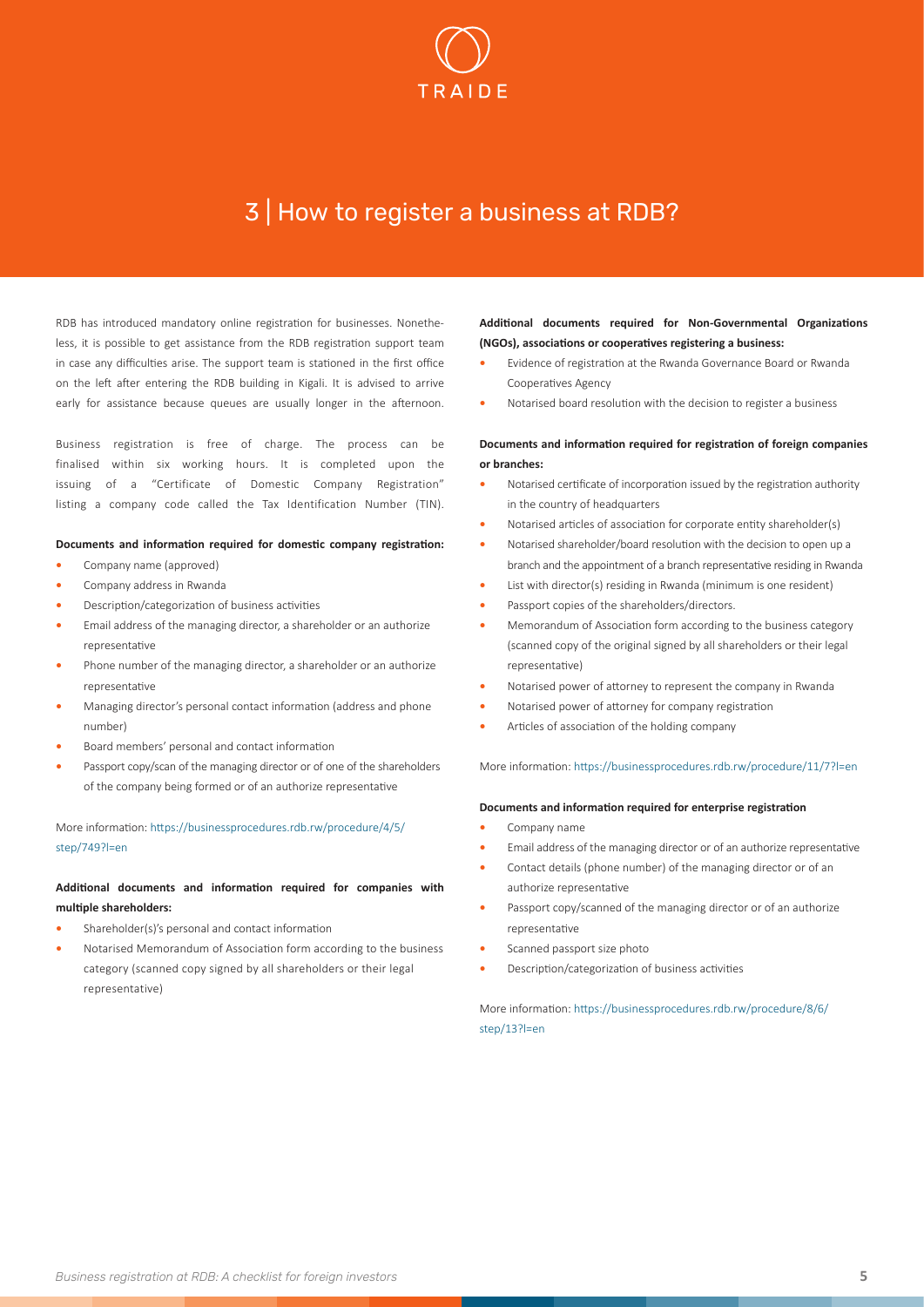

## <span id="page-5-0"></span>4 | What happens after business registration?

After successful registration, the business is operational. Moreover, the business is now registered as a tax paying entity in Rwanda under its company code (TIN).

The business owner now has access to the online business (registration) portal of RDB via an account created by applicant ([https://org.rdb.rw/busre](https://org.rdb.rw/busregonline)[gonline\)](https://org.rdb.rw/busregonline). The website enables businesses to amend company details and file annual returns. Moreover, it is possible to download a Business Registration Certificate known as "Certificate of Domestic Company Registration."

All registered businesses at RDB have legal obligations vis-à-vis RRA as well as RDB. When businesses owners fail to comply, they might face penalties.

#### Obligations vis-à-vis RRA

The company code on the "Certificate of Domestic Company Registration" is also the company's Tax Identification Number (TIN). The TIN indicates automatic registration for corporate income tax. Many investors fail to realize their obligations vis-à-vis RRA, which arise automatically after business registration at RDB.

In addition, a business has to be registered for decentralized taxes (trading license and cleaning fee) at the RRA district office within seven days of registration at RDB. If projected annual revenues of a newly registered company exceed twenty million Rwandan Francs (20,000,000 RWF), business owners also need to register for the Value Added Tax (VAT).

More information can be found in the TRAIDE guidelines regarding RRA procedures or via the following link: [http://www.rra.gov.rw/index.php?id=27](http://www.rra.gov.rw/index.php%3Fid%3D27)

#### Obligations vis-à-vis RDB

At the end of the year before March 31, every registered business in Rwanda has to file annual returns via the online system of RDB. Companies are requested to add attachments to their annual filing, namely: an income statement and statement of financial position. An auditor report is obligatory for companies with a turnover exceeding 400,000,000 RWF. If company amendments have been made, notarised resolutions need to be attached.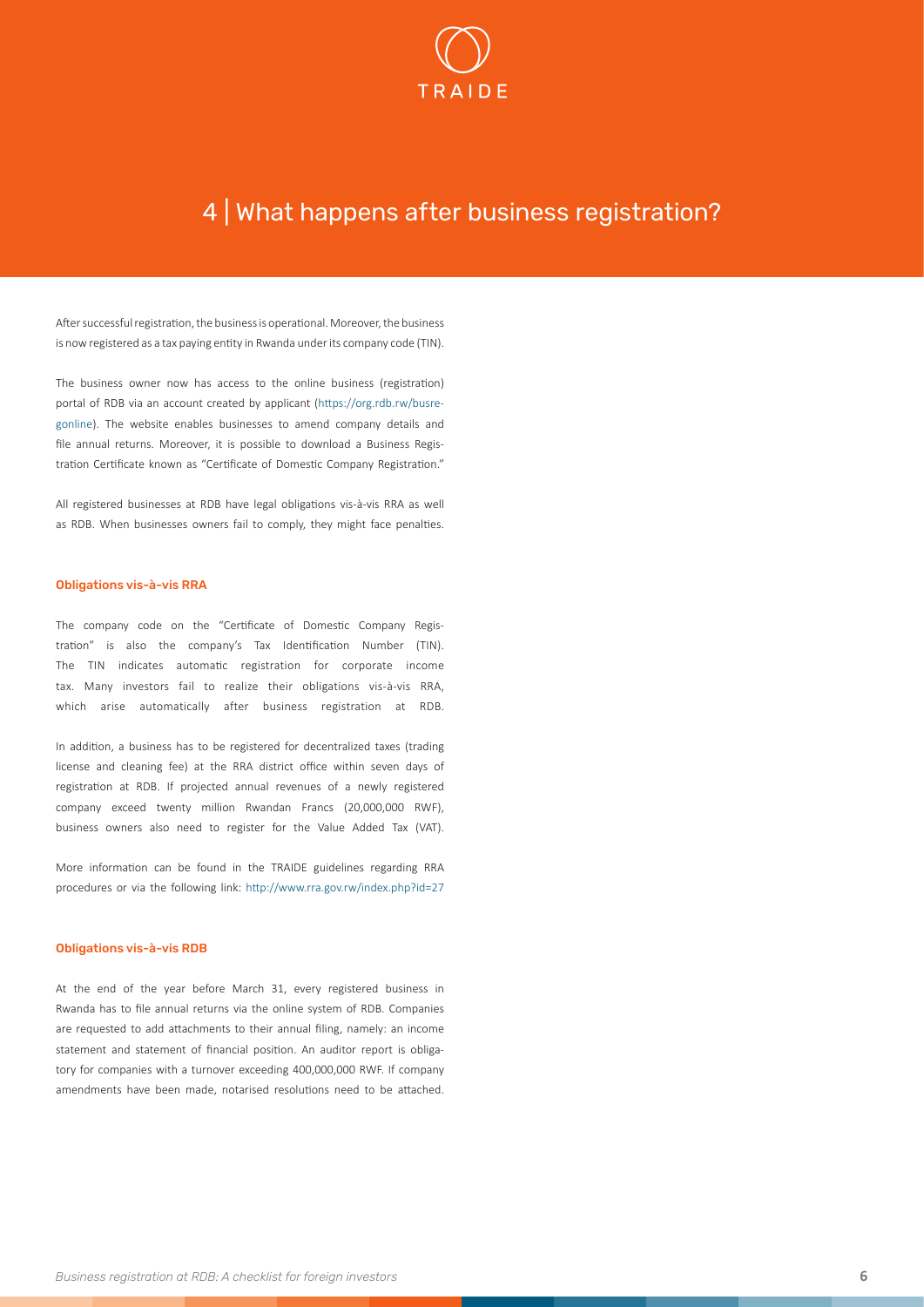

## <span id="page-6-0"></span>5 | Why and how to register an investment?

After completing business registration, it is recommended that foreign businesses proceed with registration of their investment. Successful registration of an investment results in the filing of an "Investment Registration Certificate." This certificate will unlock additional services provided by RDB including the assignment of a personal account manager who can assist you. No minimum investment is required for registration.

#### Application procedure for Investment Registration Certificate

The application for investment registration is done online at [osc.rdb.rw](http://www.osc.rdb.rw). Please create an account first. Business registration needs to be completed prior to filing an application for an investment registration.

A non-refundable application fee of 500 USD is paid at any branch of Bank of Kigali or via a bank transfer. RDB can check your eligibility and application prior to submission to minimize chances of rejection. businesses do not have to pay for resubmission after improvement.

Several documents and information required for application. Please note that no legal proof is required to support the application (like bank statements). Moreover, submitted documents do not result in legal obligations vis-à-vis RDB. The documents serve to demonstrate professionality, seriousness and sincerity of the business plan.

- 1. Application letter addressed to the CEO of RDB requesting for an Investment Certificate:
	- **•** Name and address of the proposed business enterprise, and its legal form;
	- **•** Nature of the proposed business activity and the level of planned capital investment;
	- **•** Estimated number of persons to be employed and categories of jobs to be created;
	- **•** Nature and volume of waste which shall be generated by the enterprise's operations, and the proposed methods, of its management;
	- **•** Nature of support and facilitation which the investor is seeking from RDB.
- 2. Business plan for investment
	- **•** Executive summary of the project
	- **•** Profile of the project promoter
	- **•** Project background information
	- **•** Project implementation plan
	- **•** Estimated number of employees and categories of employment
	- **•** Market study or market analysis
	- **•** Loan and equity financing
	- **•** Projected statement of income and expenditure for five years
	- **•** Planned investment, financial schedule and capital cost over the next five years in assets as land, construction, plant/machinery, working capital and other assets
	- **•** Projected balance sheet for first five years
	- **•** If applicable: loan amortization schedule for the bank loan
	- **•** Notes on assumption made in the business plan.

#### Notice of acceptance or refusal

Once your application for investment registration is approved, an acceptance letter will be issued within a period of two days. The acceptance letter will indicate the details of a focal person/Key account manager to be assigned to your project. In case an investment application is refused, a notice of refusal and the reason for the refusal are sent to the applicant. In case the documents are not in order or the documents provided is inadequate, RDB will advise for improvement and request you to resubmit online once the recommended improvements have been made.